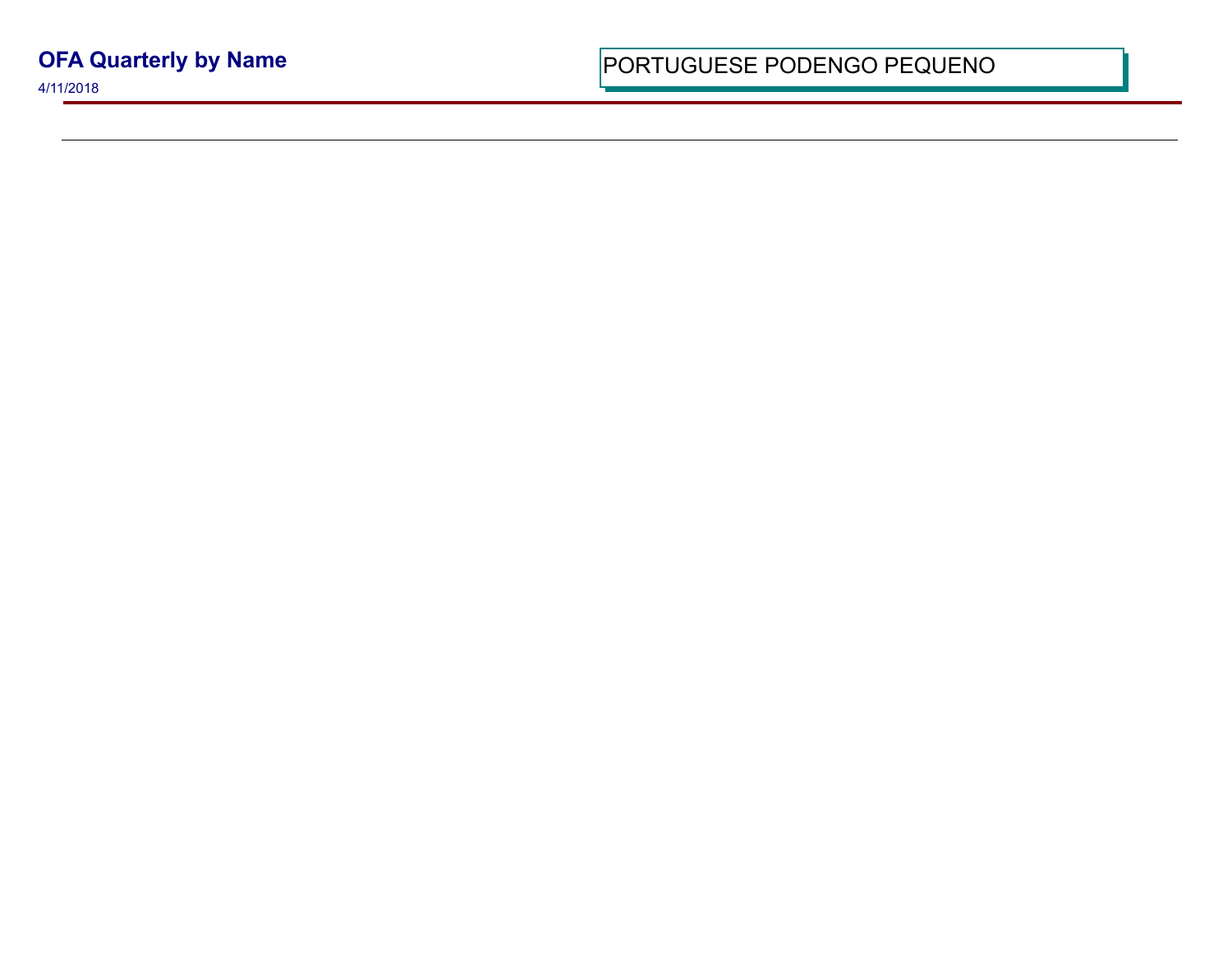| <b>HIPS</b>  | First qtr 2018                                                                                                                                                                                                                                                                                                                                                                                                            |                     |                    |     |             |  |
|--------------|---------------------------------------------------------------------------------------------------------------------------------------------------------------------------------------------------------------------------------------------------------------------------------------------------------------------------------------------------------------------------------------------------------------------------|---------------------|--------------------|-----|-------------|--|
|              |                                                                                                                                                                                                                                                                                                                                                                                                                           | <b>Registration</b> | <b>Sex</b>         | Age |             |  |
|              | 1944571                                                                                                                                                                                                                                                                                                                                                                                                                   | HP51088902          | F                  | 24  |             |  |
|              | 1944569                                                                                                                                                                                                                                                                                                                                                                                                                   | HP51088901          | M                  | 24  |             |  |
|              | 1943788                                                                                                                                                                                                                                                                                                                                                                                                                   | HP54532701          | м                  | 13  |             |  |
|              | 1831584                                                                                                                                                                                                                                                                                                                                                                                                                   | HP50493802          | F.                 | 29  | CHIC 127241 |  |
|              | 1943129                                                                                                                                                                                                                                                                                                                                                                                                                   | HP50307902          | F.                 | 30  |             |  |
|              | 1943131                                                                                                                                                                                                                                                                                                                                                                                                                   | HP46853702          | F.                 | 53  |             |  |
|              | 1896229                                                                                                                                                                                                                                                                                                                                                                                                                   | HP45579901          | F                  | 54  |             |  |
|              | 1938409                                                                                                                                                                                                                                                                                                                                                                                                                   | HP48081201          | F.                 | 42  |             |  |
|              | 1896233                                                                                                                                                                                                                                                                                                                                                                                                                   | HP49180501          | F.                 | 37  |             |  |
|              | 1937767                                                                                                                                                                                                                                                                                                                                                                                                                   | HP49895601          | F.                 | 32  |             |  |
|              | 1858545                                                                                                                                                                                                                                                                                                                                                                                                                   | HP51404101          | м                  | 24  | CHIC 127242 |  |
|              | 1895608                                                                                                                                                                                                                                                                                                                                                                                                                   | HP51742501          | F.                 | 28  | CHIC 127679 |  |
| <b>ELBOW</b> |                                                                                                                                                                                                                                                                                                                                                                                                                           | First qtr 2018      |                    |     |             |  |
|              |                                                                                                                                                                                                                                                                                                                                                                                                                           | <b>Registration</b> | <b>Sex</b>         | Age |             |  |
|              | 1943129                                                                                                                                                                                                                                                                                                                                                                                                                   | HP50307902          | F                  | 30  |             |  |
|              | 1943131                                                                                                                                                                                                                                                                                                                                                                                                                   | HP46853702          | F.                 | 53  |             |  |
|              | 1858545                                                                                                                                                                                                                                                                                                                                                                                                                   | HP51404101          | M                  | 24  | CHIC 127242 |  |
| <b>Name</b>  | <b>Name</b><br>DESERT WIND DRAGONRIDER<br>DESERT WIND DRAGONSLAYER<br>INVICTO DO VALE DE FERMEDO<br><b>KETKA'S PLAYIN' WITH FIRE</b><br><b>LIPTON'S FRAN</b><br><b>MARMITA DE VIAMONTE</b><br>PHAERERIN FORTUNATA<br>PHAERERIN HALO<br>PHAERERIN ISABEL<br>PHAERERIN LIA<br>STORMWITCH DREAMS ARE MADE<br>TEKO KALISTA'S ONE AND ONLY<br><b>LIPTON'S FRAN</b><br><b>MARMITA DE VIAMONTE</b><br>STORMWITCH DREAMS ARE MADE | <b>Application</b>  | <b>Application</b> |     |             |  |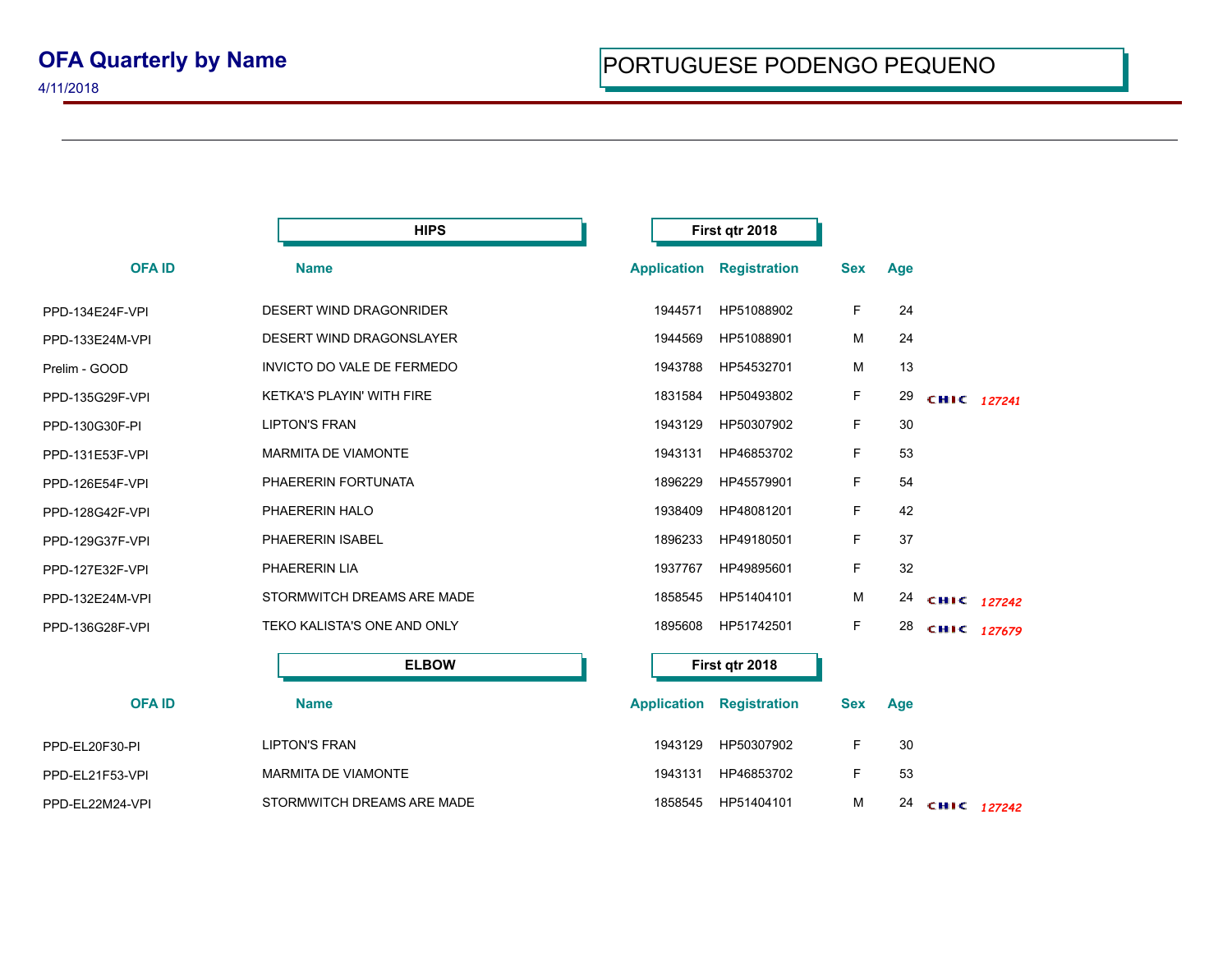4/11/2018

|                     | <b>PATELLA</b>                  | First qtr 2018     |                     |            |     |             |
|---------------------|---------------------------------|--------------------|---------------------|------------|-----|-------------|
| <b>OFAID</b>        | <b>Name</b>                     | <b>Application</b> | <b>Registration</b> | <b>Sex</b> | Age |             |
| PPD-PA137/12M/P-VPI | AVERSON-ANNEVAN AGENT OF SHIELD | 1892972            | HP52753801          | M          | 12  |             |
| PPD-PA136/24F/P-VPI | DESERT WIND DRAGONRIDER         | 1944571            | HP51088902          | F.         | 24  |             |
| PPD-PA135/24M/P-VPI | DESERT WIND DRAGONSLAYER        | 1944569            | HP51088901          | M          | 24  |             |
| PPD-PA134/13M/P-VPI | INVICTO DO VALE DE FERMEDO      | 1943788            | HP54532701          | M          | 13  |             |
| PPD-PA133/12F/P-VPI | <b>KETKA'S WILD AT HEART</b>    | 1943169            | HP52940504          | F.         | 12  |             |
| PPD-PA138/28F/P-VPI | TEKO KALISTA'S ONE AND ONLY     | 1895608            | HP51742501          | F          | 28  | CHIC 127679 |
|                     | <b>ADVANCED CARDIAC</b>         |                    | First qtr 2018      |            |     |             |
| <b>OFAID</b>        | <b>Name</b>                     | <b>Application</b> | <b>Registration</b> | <b>Sex</b> | Age |             |
| PPD-ACA3/42M-VPI    | <b>BONSAI NOBLE ADVENTURER</b>  | 1785969            | HP48129901          | M          | 42  |             |
| PPD-ACA2/12F-PI     | <b>KETKA'S WILD AT HEART</b>    | 1943169            | HP52940504          | F          | 12  |             |